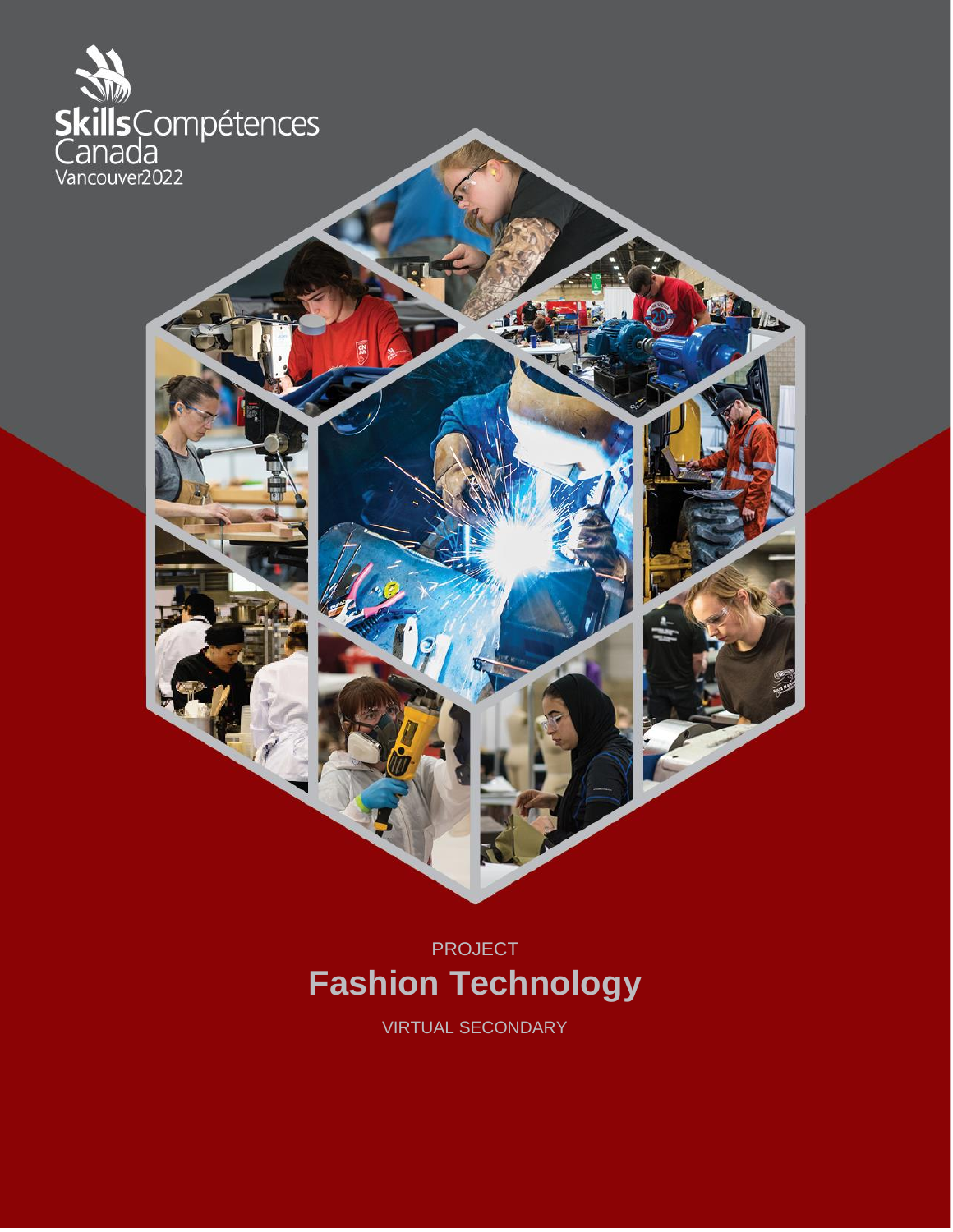

## **1 INTRODUCTION**

## **1.1** Purpose of the Challenge.

Candidates will manipulate the block for a dress with a 2 piece collar and set in sleeves to include required design elements (see below) and construct a transformative dress. Transformative means that 2 looks must be achievable by adapting how the garment is worn. Transformation must be achieved by changing how the garment is worn and excludes adding or removing components.

**1.2** Duration of the contest.

When planning the design details, candidates should consider the time frame of the competition. The entire dress must be completed in 12 hours*7.*

## **2 DESCRIPTION OF PROJECT AND TASKS**

**2.1** Before the competition.

- Candidates must prepare a colour fashion illustration of their proposed dress design. Points will be deducted if the fashion illustration is not submitted electronically following the orientation video and included with the final garment.
- Candidates must also use the watermark croquis provided on the Skills Canada website to complete a front and back technical drawing of each of the 2 looks on separate pages. It is intended that the drawing be completed directly on the watermark croquis page. The technical drawings*<sup>8</sup>* must be completed in pencil and must include a 2-piece collar, 15 cm placket and set in sleeve, as per the basic dress block. Points will be deducted if the technical drawing is not submitted electronically following the orientation video and included with the final garment.

## **2.2** During the competition.

Competitors will be provided with a dress block. Competitors must NOT alter the following mandatory components of the dress block when creating the pattern, and the final construction must reflect the dimensions of the pattern:

- Sleeve Cap (NO pattern modification to the sleeve cap)
- Armhole shape
- Collar/ stand
- Neckline and placket
- Shoulder length

PROJECT 31 Fashion Technology Virtual Secondary Page 1 of 3 **Due to unforeseeable COVID-19 regulations/uncertainties, competition documents are subject to change.**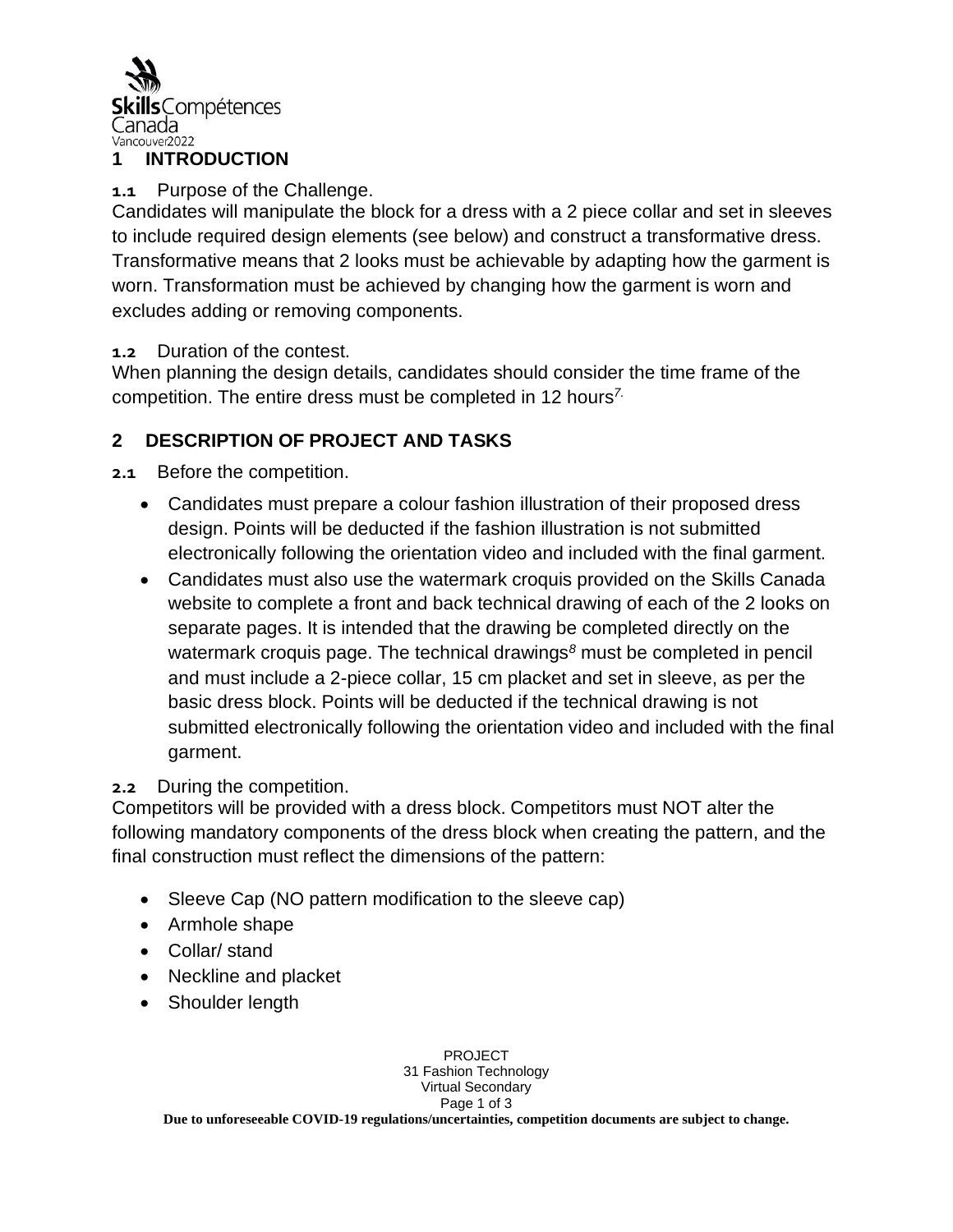

• The length of the dress must be finish between 10 cm above the knee and 20 cm below the knee, for both looks.

## **Projects that do not include all the mandatory requirements will be marked as incomplete and will not receive any points for the missing components** *5.*

- **2.3** Design components (level of difficulty and execution of design components will be considered when judging).
	- Two different fabrics will be provided. Both fabrics must be used within the dress design of both looks.
	- Design must incorporate the transfer or conversion of ALL darts.
	- At the beginning of day one of the competition welt pocket style and dimension will be drawn: The pocket will be either a single welt or double welt and the length and width will be determined on day one. Competitors must incorporate two symmetrical pockets of this style and dimension into their design, updating their technical drawing, pattern and garment.
	- Updated technical drawing must be submitted one hour after the beginning of the competition on Day 1. Points will be lost if the final garment does not match the technical drawing.
	- Competitors must include two of the following design components: yoke, or other design lines, vent(s) or slit(s), tabs, belt, added fullness (eg. pleats, gathers, tucks), extra pockets, etc.
	- Competitors must also use a minimum of two of the types of notions provided (zippers, hooks & eyes, snaps, garment magnets, D-rings)
	- Appropriate hem treatment for design must be incorporated.
- **2.4** Block for dress with 2-piece collar and set in sleeves includes 1.2 cm seam allowances*5.*
	- dress front
	- dress back
	- upper collar
	- under collar
	- collar stand
	- upper placket
	- under placket
	- sleeve

PROJECT 31 Fashion Technology Virtual Secondary Page 2 of 3 **Due to unforeseeable COVID-19 regulations/uncertainties, competition documents are subject to change.**